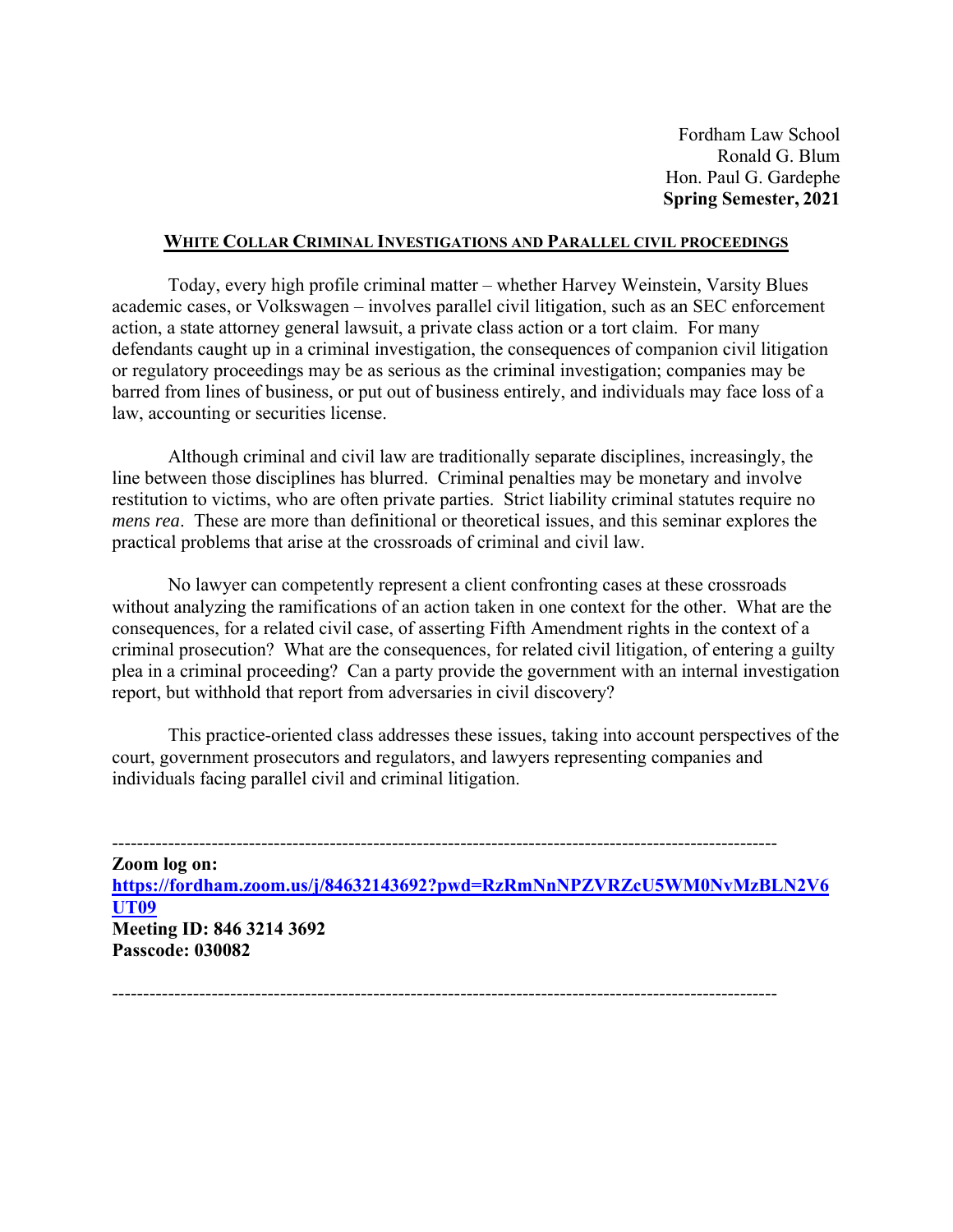# **Week 1: Introduction to the Topics and Issues**

- A. The syllabus and readings
- B. Pedagogical goals issue-spotting and balancing competing interests
- C. Practice-oriented how courts, government lawyers and regulators, and private counsel address these issues
- D. This semester's online environment

## **Week 2: Strategies in Parallel Criminal and Civil Cases**

What is the effect of collateral estoppel and how does that drive litigation strategy?

- A. *SEC v. Webb*, 11-cv-07152 (N.D.Ill. April 2, 2019)
- B. *Gray v. Commissioner of Internal Revenue*, 708 F.2d 243 (6th Cir. 1983)
- C. *SEC v. Monarch Funding Corp*., 192 F.3d 295 (2d Cir. 1999)

### **Week 3: Case Study: Volkswagen and its Diesel Engine Defeat Devices**

This case study touches on almost every issue in the class. Volkswagen's actions spawned federal criminal prosecutions against the company and company executives, civil actions by federal agencies such as the SEC and the FTC, actions by state attorneys general, private securities class actions and cases alleging false advertising.

- A. Rule 11 Plea Agreement, *United States v. Volkswagen AG*, No. 16-CR-20394, United States District Court, Eastern District of Michigan, Jan. 11, 2017.
- B. Second Superseding Indictment, *United States v. Dorenkamp et al.* No. 2: 16-CR-20394, United States District Court, Eastern District of Michigan, Jan. 11, 2017.
- C. Press Release, Securities and Exchange Commission, "SEC Charges Volkswagen, Former CEO With Defrauding Bond Investors During 'Clean Diesel' Emissions Fraud," Jan. 29, 2016.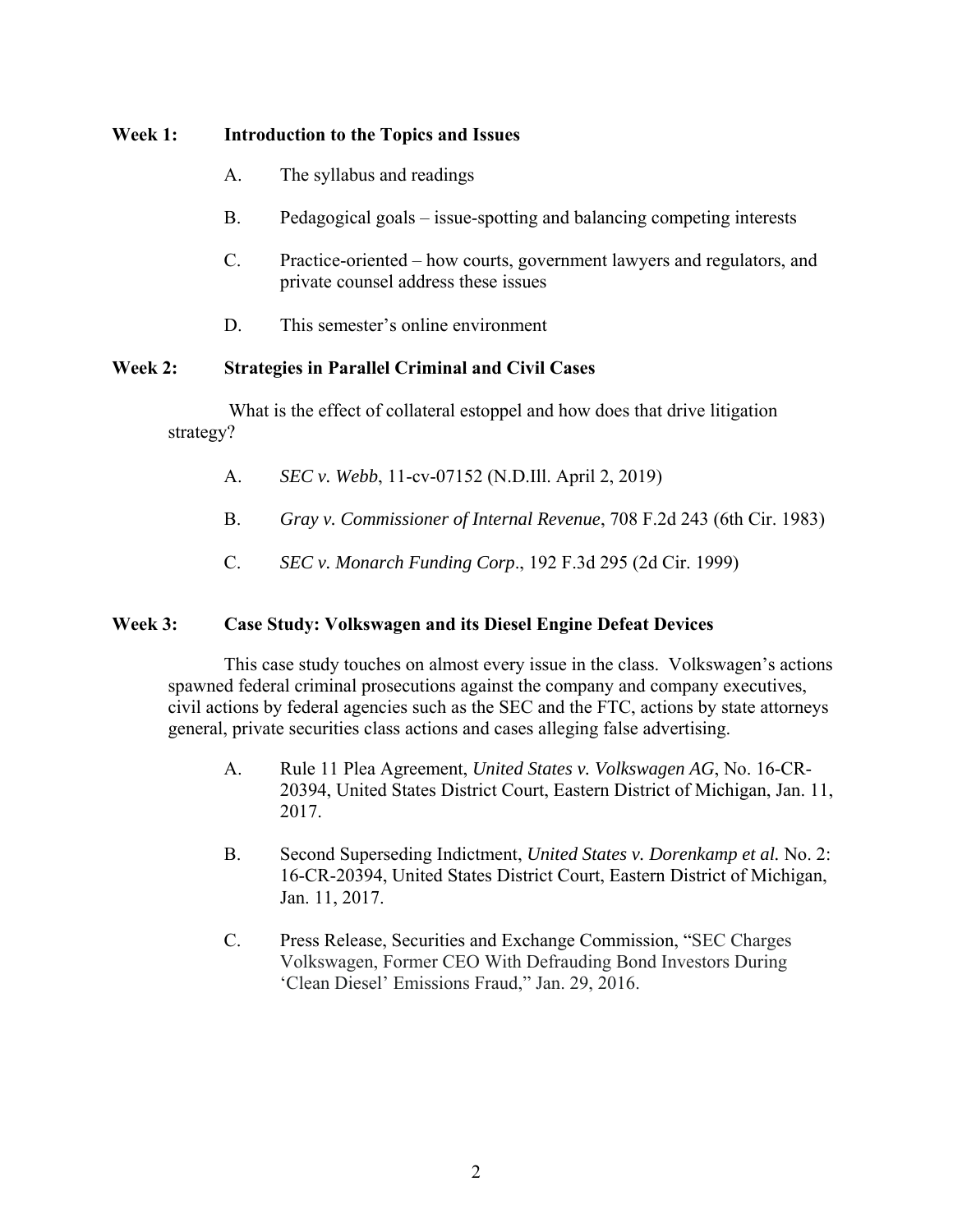- D.Press Release, New York Attorney General's Office, "A.G. Schneiderman Announces Volkswagen To Pay New York \$32.5 Million – Marking First-Ever NY State Environmental Enforcement Penalty Against An Automaker For Emissions Violations" March 30, 2017.
- E. Letter from Oliver Schmidt to Judge Sean F. Cox, November 29, 2017.

# **Week 4: Basic background: The Importance of Cooperation, and its implication for the Government, a Company and Company Employees**

- A. *United States Attorneys' Manual,* 9-28.720
- B. *United States v. Stein*, 541 F.3d 130 (2d Cir. 2008)
- C. *The Personal Toll of Whistle-Blowing*, Sheelah Kolhatkar, The New Yorker, Jan. 28, 2019

# **Week 5: The Blurred Line between Criminal and Civil law**

The line between criminal and civil law blurs when criminal liability can be imposed even absent *mens rea*. And how can corporations, which are legal "persons", ever have criminal intent?

- A. *United States v. De Coster,* 828 F.3d 626 (8th Cir. 2016)
- B. *United States v. Weitzenhoff*, 35 F.3d 1275 (9th Cir. 1993) (en banc)
- C. *Commonwealth v. Life Care Center*, 456 Mass. 826 (2010)

# **Week 6: "Parallel" Civil and Criminal Proceedings**

Often the government brings criminal and civil actions relating to the same transaction. Federal securities laws is an area in which such parallel proceedings often arise. At other times, the government brings criminal charges and a private party brings a civil action relating to the same transaction. Sometimes the civil action follows the criminal one and sometimes it precedes or instigates the criminal action.

- A. *SEC v. FTC Capital Markets*, 2010 WL 2652405 (S.D.N.Y. June 30, 2010)
- B. *Luis v. United States*, Case No. 14-419, Transcript of Oral Argument, United States Supreme Court, November 10, 2015.
- C. *Luis v. United States*, 578 U.S. \_\_\_ (March 30, 2016)
- D. *United States Attorneys' Manual*, Section 932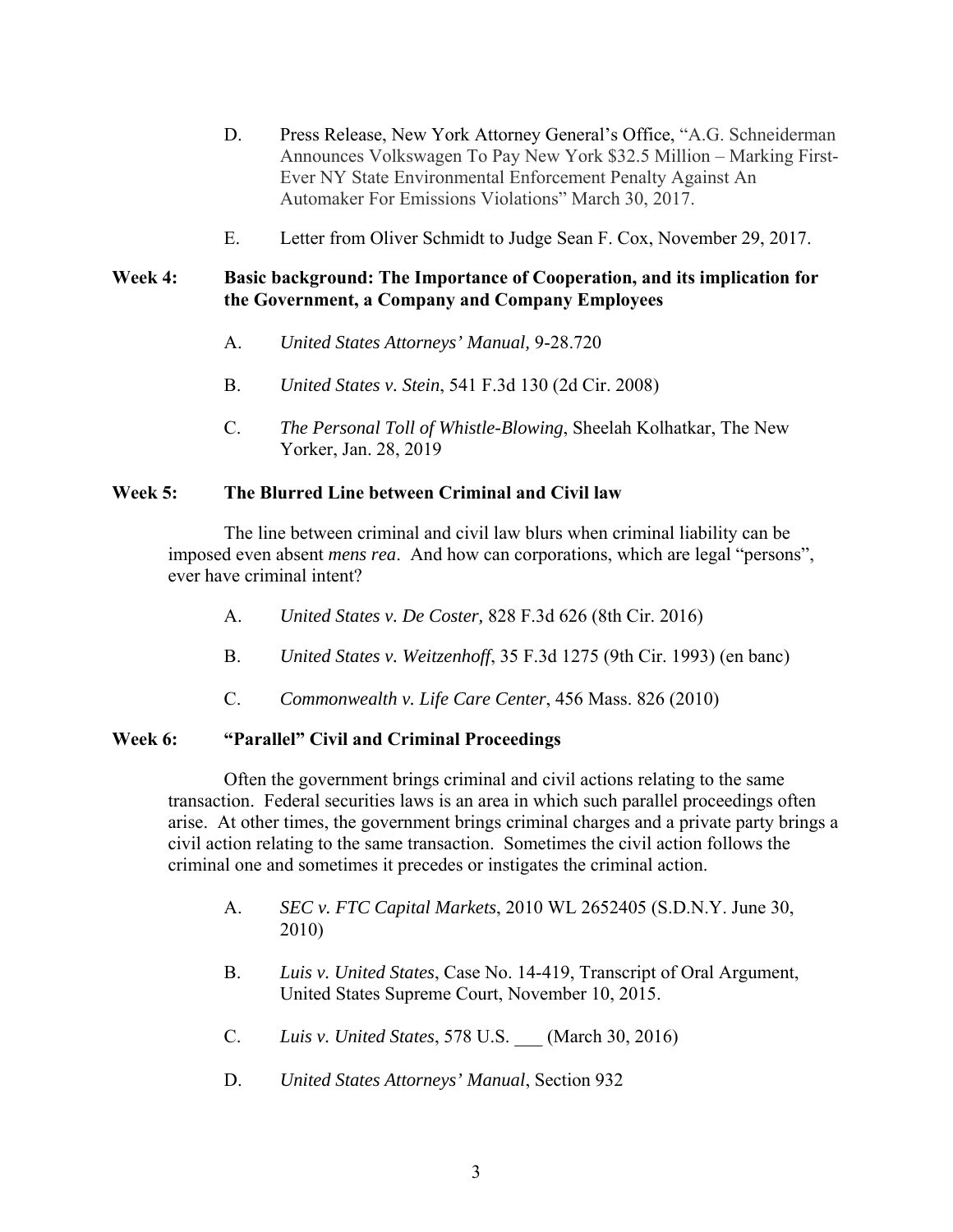### **Week 7: Constitutional Issues**

Does a party faced with what can be an overwhelming onslaught of litigation have any constitutional protection?

- A *United States v. Scrushy*, 366 F.Supp. 2d 1134 (N.D.Ala. 2005)
- B. *United States v. Stringer,* 408 F.Supp. 2d 1083 (D. Or. 2006)
- C. *United States v. Stringer*, 535 F.3d 929 (9<sup>th</sup> Cir. 2008)
- D. SEC Form 1662

### **Week 8: The Fifth Amendment Privilege Against Self-Incrimination**

One of the most difficult tactical problems parallel proceedings raise is whether or not to invoke the privilege against self-incrimination. Can a witness simultaneously invoke the privilege and claim innocence? What are the consequences of invoking the privilege?

- A. *Ohio v. Reiner*, 532 U.S. 17 (2001)
- B. *Baxter v. Palmigiano*, 425 U.S. 308 (1976)
- C. *Steiner v. Minnesota Life Ins. Co.*, 85 P.3d 135 (Colo. 2004) (*en banc*)
- D. *La Salle Bank v. Seguban*, 54. F.3d 387 (7th Cir. 1995)

### **Week 9: More Readings On The Fifth Amendment Privilege**

What happens when an employer coerces cooperation?

- A. *Garrity v. New Jersey*, 385 U.S. 493 (1967)
- B. *Spevack v. Klein*, 385 U.S. 411 (1967)
- C. *D.L. Cromwell Investments, Inc. v. NASD Regulation, Inc.*, 279 F.3d 155 (2d Cir. 2002)

### **Week 10: Practical Considerations In Connection with Invoking The Fifth Amendment**

How does one invoke the privilege? What showing does one have to make to claim protection?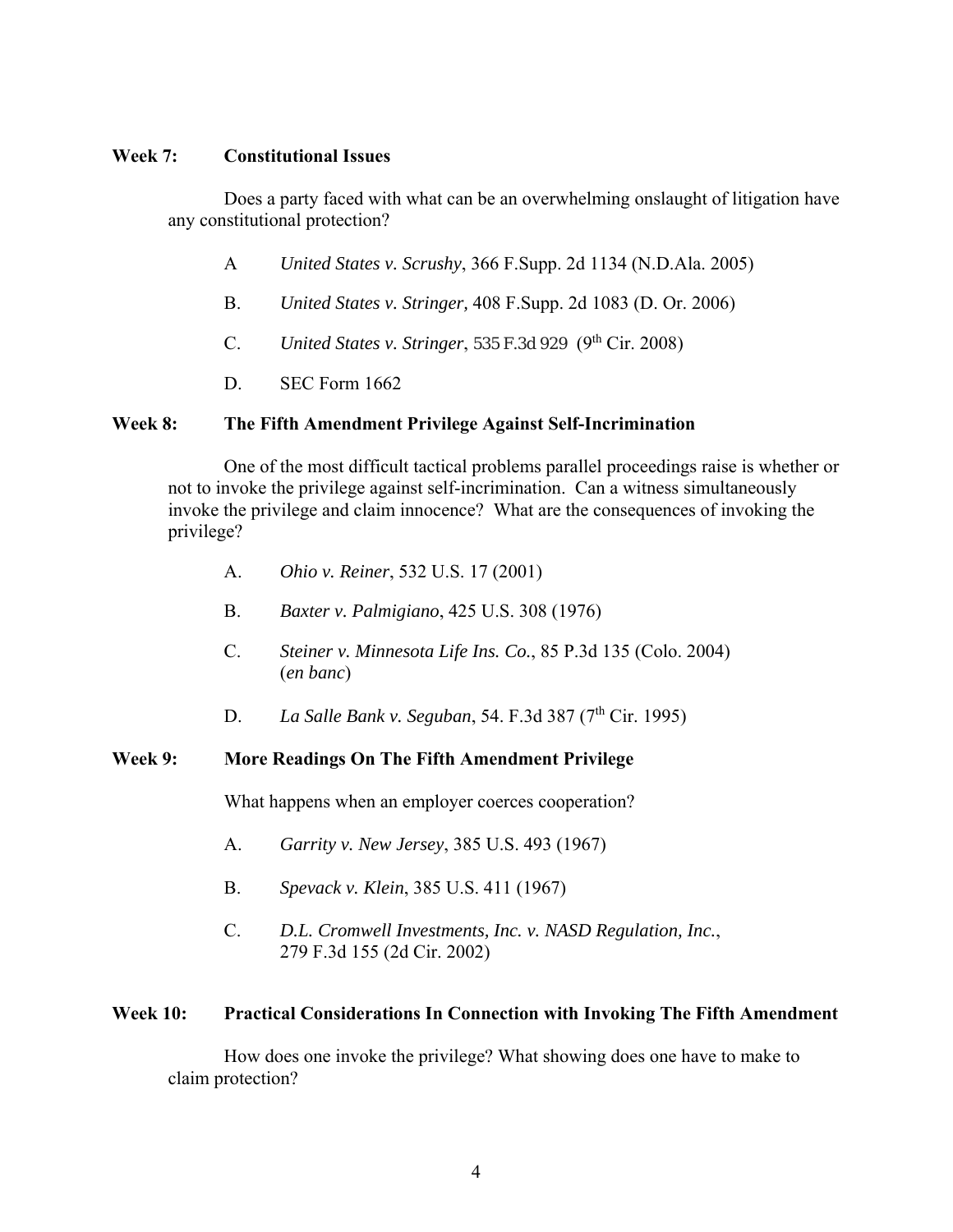- A. *United States v. Morganroth*, 718 F.2d 161 (6<sup>th</sup> Cir. 1983)
- B. *Brink's Inc. v. City of New York*, 717 F.2d 700 (2d Cir. 1983)
- C. *United States v. Tuzman,* 15 Cr. 536 (PGG) (S.D.N.Y. Nov. 27, 2017)
- D. *United States v. Avenatti*, 19 Cr. 373 (PGG) (S.D.N.Y. Jan. 26, 2020)

### **Week 11: Discovery Issues Other Than Fifth Amendment Questions**

 Parallel proceedings raise a host of other discovery issues as well. What are the consequences of a private party's sharing documents with the government? Conversely, what are the consequences of a prosecutor disclosing material to a criminal defendant?

A. Document production and the selective waiver doctrine

*Gruss v. Zwirn,* 09Civ.6441 (PGG) (MHD) (S.D.N.Y. July 10, 2013)

B. Wiretaps

*SEC v. Rajaratnam*, 622 F.3d 159 (2d Cir. 2010)

C. Civil protective orders and criminal investigations

 *In re Grand Jury Subpoena Served on Meserve, Mumper & Hughes*, 62 F.3d 1222 (9th Cir. 1995)

### **Week 12: Other Discovery and Evidentiary Issues**

A. Grand Jury Materials

 *In re Air Cargo Shipping Services Antitrust Litigation*, 06-MD-01775 (JG) (VVP) United States District Court, Eastern District of New York

B. *Brady* Issues

 *United States v. Martoma*, 12 Cr. 973 (PGG), 2014 U.S. Dist. LEXIS 566 (S.D.N.Y. Jan. 5, 2014)

 C. *Inside the Biggest-Ever Hedge-Fund Scandal*, Patrick Radden Keefe, The New Yorker, Oct. 6, 2014